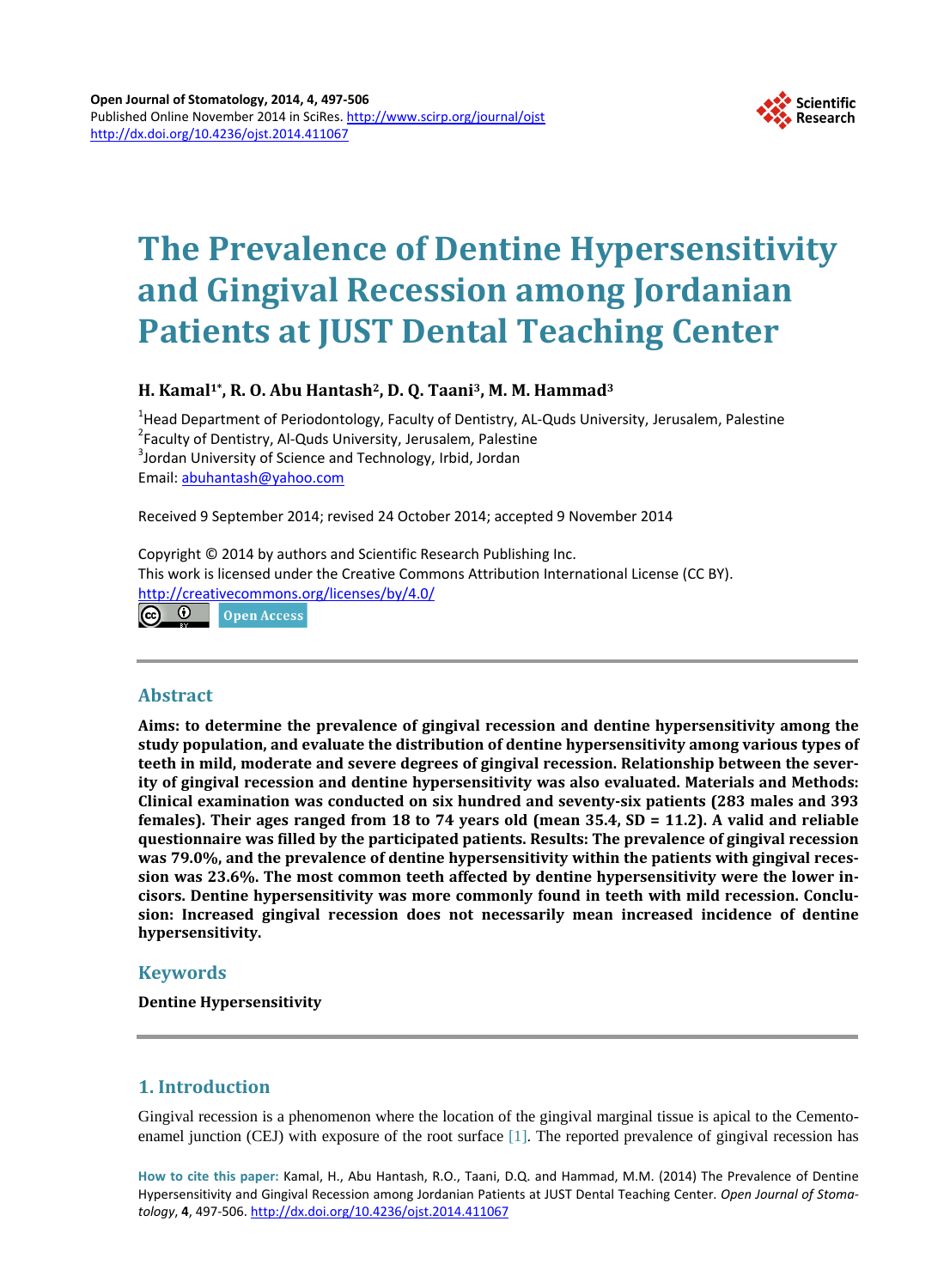varied widely according to the type of study performed and the age group studied as well as other factors. It has ranged from 0.5% to 100% in various studies with different age groups and populations [\[2\]-](#page-5-1)[\[22\].](#page-6-0) In Norway, Sagnes and Gjermo reported gingival recession prevalence to be 51% [\[11\].](#page-5-2) Albandar and Kingman [\[4\]](#page-5-3) conducted a study in the USA and reported an overall prevalence of 58%. In another study in the USA, Lohse *et al*. [\[2\]](#page-5-1) reported gingival recession prevalence of 75.0%. In a Finnish study, Vehkalahti [\[10\]](#page-5-4) found that 68% of subjects aged 30 years or older had gingival recession. In Germany, two studies found gingival recession in 76% and 87% of middle aged adults [\[12\]](#page-5-5) [\[13\].](#page-6-1) Banting *et al*. reported 90% prevalence in older institutionalized subjects [\[3\].](#page-5-6) Gingival recession is more common in older subjects but can be found in the young as well. It is found in the subjects with both good and poor oral hygiene alike [\[10\]](#page-5-4) [\[20\]](#page-6-2) [\[21\].](#page-6-3) Gingival recession can be aesthetically displeasing if it occurs on anterior teeth. The exposed root surface is also more prone to developing root caries as well as dentine hypersensitivity. Dentine hypersensitivity is a short, sharp pain arising from exposed dentine in response to stimuli, typically thermal, evaporative, tactile, osmotic or chemical and which cannot be ascribed to any other dental defect or pathology [\[23\].](#page-6-4) The reported prevalence of dentine hypersensitivity has also varied according to the type of study as well as the population studied and has ranged from 4% to 74% [\[24\]](#page-6-5)[-\[34\].](#page-6-6) Some studies have reported that gingival recession and subsequent root surface exposure allow more rapid and extensive exposure of dentinal tubules because the cementum layer overlying the root surface is thin and easily removed and could lead to dentine hypersensitivity [\[35\].](#page-6-7) Recession will uncover the root dentine but other cofactors are required to give rise to the open dentine tubules responsible for the pain experienced [\[36\]](#page-6-8)[-\[38\].](#page-7-0)

The main aims of this study were to determine the prevalence of gingival recession in the study population, the prevalence of dentine hypersensitivity in teeth with gingival recession, and to evaluate the relationship between size of recession and dentine hypersensitivity.

#### **2. Materials and Methods**

This descriptive cross-sectional study was conducted at the Jordan University of Science and Technology (JUST) Dental Teaching Centre in Irbid/northern Jordan.

Each patient was examined for gingival recession and interviewed for socio-demographic variables, oral hygiene habits, dentine hypersensitivity-related variables and previous periodontal therapy. Those patients who presented with gingival recession were also examined for presence of relevant dentine hypersensitivity.

A permission to conduct the study at the Dental Teaching Center was obtained from the General Director of Health of Irbid-Jordan.

During the study period between June and August 2004, adult subjects ( $\geq$ 18 years) attending the above dental center were included in the study. Whereas, the following exclusion criteria were followed:

1) Patients with orthodontic appliances because these patient do not represent the norm with regard to gingival condition.

2) A history of any disease requiring drugs such as analgesics, tranquilizers or mood altering medications because these drugs alter the patients' sensation and reception of pain.

3) Uncontrolled systemic diseases.

4) Teeth with crowns, caries, restorations or needing root filling as all of these conditions interfere with the perception of dentine hypersensitivity.

5) Abutment teeth for bridge or denture.

Six hundred and seventy six patients participated in this study. All participants gave verbal consent to participate in the study and were interviewed and examined.

All subjects were seated in a dental chair, interviewed by the investigator or her assistant (a qualified well trained oral hygienist who was well informed about the study objectives and procedures, and was trained on administering the questionnaire), using a structured questionnaire which was specifically prepared for the purpose of the study. The questionnaire contains information regarding socio-demographic factors, oral hygiene habits and dentine hypersensitivity-related characteristics (**Appendix 1**). The questionnaire was pilot-tested before its use in the study. It is considered valid and reliable.

After completion of the questionnaire by the investigator or her assistant, the whole dentition was examined clinically. Using a dental mirror, all tooth surfaces were examined both facially and lingually keeping in mind the "tooth exclusion criteria". Gingival recession was measured using a standardized Michigan 0 periodontal probe with Williams markings. The patient was asked if he/she suffered of dentine hypersensitivity and was also asked to specify the degree of sensitivity (mild, moderate or severe), this was noted. Dentine hypersensitivity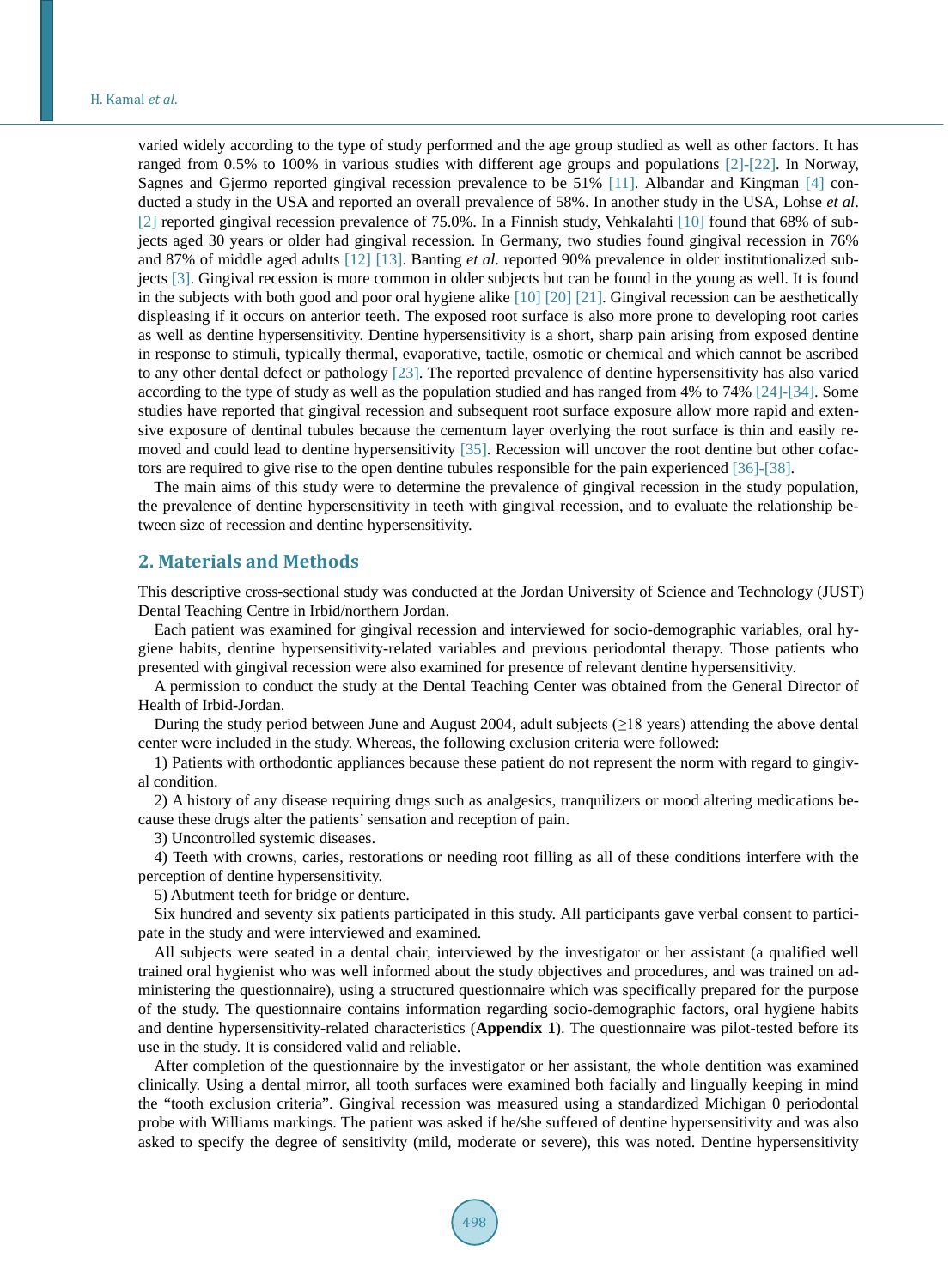presence was then tested clinically on all teeth with gingival recession via an air stream from the 3-in-1 syringe of the dental chair. The syringe was held 2 - 3 mm away from the tooth with recession, and an air stream of 1 second duration affirmed or disaffirmed what the patient reported. The results of the clinical test was then noted on the questionnaire. The degree of the clinically tested hypersensitivity was assessed by the practitioner who observed the patients' reaction while performing the air-stream test. Before using the air-stream test all teeth were inspected visually to assure they didn't belong to the exclusion criteria.

Gingival recession was noted and categorized according to Millers classification of gingival recession (Miller *et al*., 1985) into either m I, m II, m III or m IV. The surface area of the gingival recession was also measured. A standardized Michigan 0 periodontal probe with Williams markings was held vertically against the tooth measuring the distance between the CEJ and the deepest point on the recessed gingival margin. This measured the vertical dimension of the recession in millimeters. Then the width of the defect in was measured in millimeters by holding the probe horizontally against the defect at its widest area measuring the distance between the mesial and distal margins of the recessed gingival margin. Thus this score was noted as "Depth  $\times$  Width" mm<sup>2</sup>. For statistical purposes, gingival recession area was divided into mild, moderate and severe as follows:

- Upper and lower molars: mild =  $1 7$  mm<sup>2</sup>, moderate =  $8 21$  mm<sup>2</sup>, severe  $\geq 22$  mm<sup>2</sup>.
- Upper and lower premolars, canines and upper central incisors: mild  $1 5$  mm<sup>2</sup>, moderate,  $6 15$  mm<sup>2</sup>, severe  $\geq 16$  mm<sup>2</sup>.
- Upper laterals: mild = 1 4 mm<sup>2</sup>, moderate = 5 12<sup>2</sup>, severe  $\geq$  13 mm<sup>2</sup>.
- Lower centrals and laterals: mild =  $1 3$  mm<sup>2</sup>, moderate =  $4 9$  mm<sup>2</sup>, severe  $\geq 10$  mm<sup>2</sup>.

Silness-Loe Plaque index [\[39\]](#page-7-1) was noted only at the area of the recession.

The Dentine hypersensitivity was evaluated using a self-reported method: upon questioning, the participant reported that he/she had dentine hypersensitivity.

And dentine hypersensitivity was also clinically tested via the presence of a positive response in the participant upon using the air-blow test.

All data collected was analyzed using Statistical Package for Social Sciences (SPSS) for data analysis (Version 18). Descriptive statistics including frequency distribution and cross tabulations were calculated. Chisquare test was used in bivariate analyses to test the statistical significance of the relationships that were investigated.

To control the effect of potential confounding variables, multivariate logistic recession analyses were performed. The effect of each variable in the model was simultaneously adjusted for the effect of all other variables. Multivariate logistic regression analyses were performed for gingival recession and dental hypersensitivity as dependent variables. Level of significance was set at  $p \leq 0.05$ .

#### **3. Results**

Six hundred and seventy six subjects participated in this study. 58% were females and 42% were males. The age range was between 18 - 74 years, with a mean of  $35.4$  years (SD = 11.2). Of the 676 subjects, gingival recession was evident in 534 subjects, *i.e.* prevalence was 79.0%. Males presented more with gingival recession than females as seen in **[Table 1](#page-3-0)**. More than 88% of males had gingival recession compared to 72% of females.

Of the 534 subjects with gingival recession, 126 subjects clinically tested positive to the presence of DH, *i.e*. a prevalence of dentine hypersensitivity of 23.6% among persons with gingival recession (**[Table 2](#page-3-1)**). Females presented more frequently with dentine hypersensitivity than males (54.8% and 45.2% respectively).

#### **Distribution of Dentine Hypersensitivity in Various Types of Teeth**

**[Table 3](#page-3-2)** shows that dentine hypersensitivity was most commonly found on the lower central incisors followed by lateral incisors both facially and lingually. Upper first molars also presented with dentine hypersensitivity though only facially and to a lesser extent than the lower incisors. There was a symmetric distribution in general between right and left.

### **4. Relationship between the Severity of Gingival Recession and Dentine Hypersensitivity**

It can be concluded from **[Table 4](#page-4-0)** that maxillary anterior teeth with mild recession had more dentine hypersensitivity than their mandibular opponents (15.4% compared to 10.2%). This ratio was the reversed in moderate and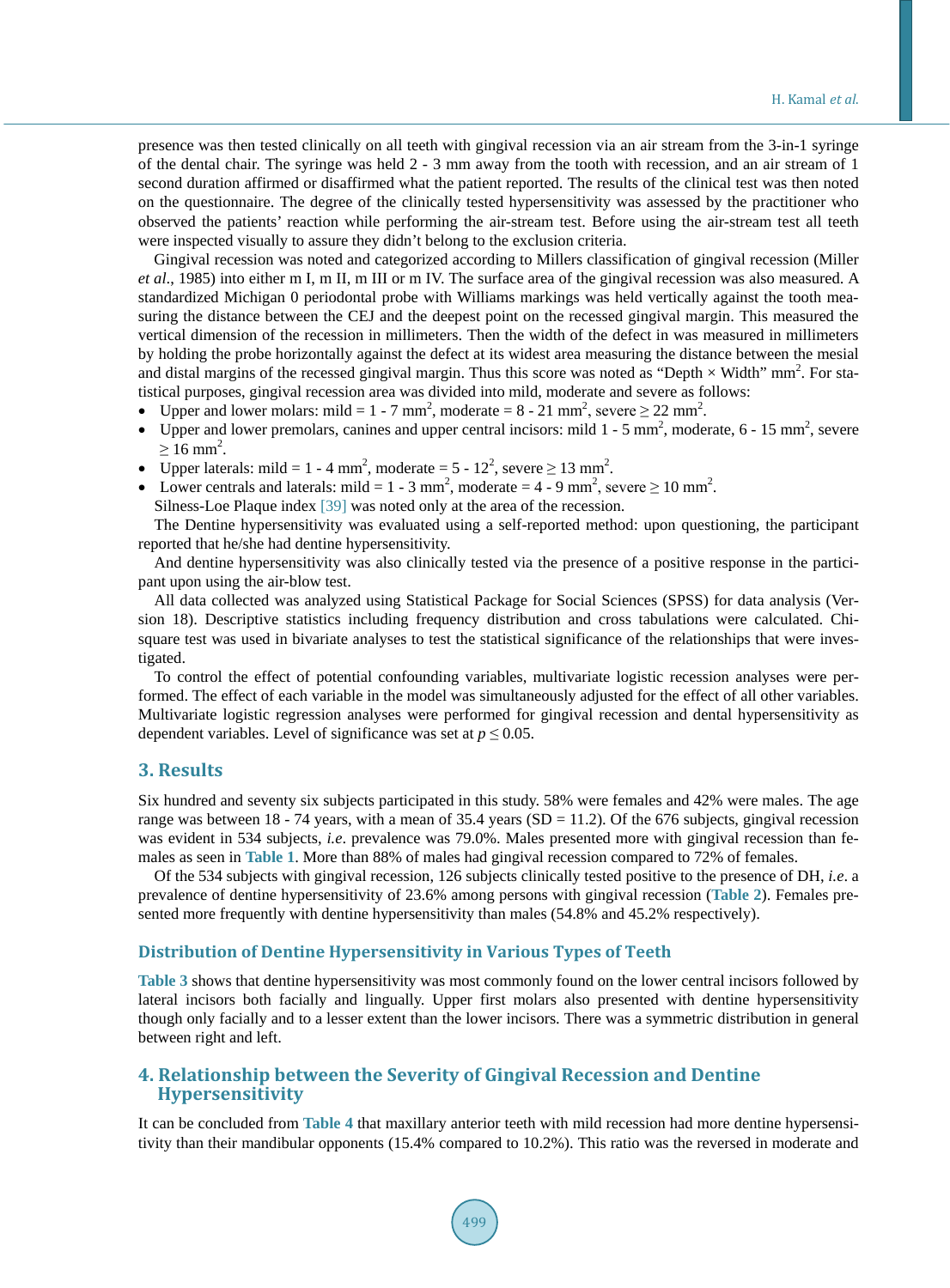|               | <b>Gingival Recession (GR)</b> |                                   |                                  |  |  |  |  |  |  |  |
|---------------|--------------------------------|-----------------------------------|----------------------------------|--|--|--|--|--|--|--|
|               | <b>Present</b> $n$ (%)         | <b>Absent</b><br>$\mathbf{n}(\%)$ | <b>Total</b><br>$\mathbf{n}(\%)$ |  |  |  |  |  |  |  |
| Male          | 251 (88.7%)                    | 32 (11.3%)                        | 283 (100%)                       |  |  |  |  |  |  |  |
| <b>Female</b> | 283 (72.0%)                    | 110 (28.0%)                       | 393 (100%)                       |  |  |  |  |  |  |  |
| Total         | 534 (79.0%)                    | 142 (21.0%)                       | 676                              |  |  |  |  |  |  |  |

<span id="page-3-0"></span>**Table 1.** Percentage of gingival recession in the present population.

<span id="page-3-1"></span>**Table 2.** Number and prevalence of dentine hypersensitivity *by clinical examination* among the population with gingival recession.

| Severity of DH | <b>Female</b><br>$n$ (%) | <b>Male</b><br>$\mathbf{n}(\%)$ | Total<br>$\mathbf{n}(\%)$ |
|----------------|--------------------------|---------------------------------|---------------------------|
| Mild           | 44 (63.8%)               | 35 (61.4%)                      | 79 (62.7%)                |
| Moderate       | 21 (30.4%)               | 13 (22.8%)                      | 34 (27.0%)                |
| Severe         | $4(5.8\%)$               | $9(15.8\%)$                     | 13 (10.3%)                |
| Total          | 69 (54.8%)               | 57 (45.2%)                      | 126 (100.0%)              |
| DH (overall)   | 69 (24.4%)               | 57 (22.7%)                      | 126 (23.6%)               |

<span id="page-3-2"></span>**Table 3.** Dentine hypersensitivity in the upper and lower jaws, both facial and lingual.

|                | <b>Upper Jaw</b> |             | <b>Lower Jaw</b> |                   |             |  |  |  |
|----------------|------------------|-------------|------------------|-------------------|-------------|--|--|--|
| <b>Tooth</b>   | DH               | n(%)        | <b>Tooth</b>     | <b>DH</b><br>n(%) |             |  |  |  |
| <b>Number</b>  | <b>Right</b>     | Left        | <b>Number</b>    | <b>Right</b>      | Left        |  |  |  |
| <b>Facial</b>  |                  |             | <b>Facial</b>    |                   |             |  |  |  |
| $\tau$         | $7(1.3\%)$       | 7(1.3%)     | 7                | $5(0.9\%)$        | $1(0.2\%)$  |  |  |  |
| 6              | 18 (3.4%)        | $14(2.6\%)$ | 6                | $5(0.9\%)$        | 9(1.7%)     |  |  |  |
| 5              | $10(1.9\%)$      | 9(1.7%)     | 5                | $7(1.3\%)$        | $6(1.1\%)$  |  |  |  |
| $\overline{4}$ | 15 (2.8%)        | 9(1.7%)     | $\overline{4}$   | 13 (2.4%)         | 15 (2.8%)   |  |  |  |
| 3              | $6(1.1\%)$       | 9(1.7%)     | 3                | 15 (2.8%)         | $12(2.2\%)$ |  |  |  |
| $\overline{c}$ | $5(0.9\%)$       | $10(1.9\%)$ | $\mathfrak{2}$   | 24 (4.5%)         | 29 (5.4%)   |  |  |  |
| $\mathbf{1}$   | $17(3.2\%)$      | $12(2.2\%)$ | $\mathbf{1}$     | 35 (6.6%)         | 37 (6.9%)   |  |  |  |
|                | <b>Right</b>     | Left        |                  | <b>Right</b>      | Left        |  |  |  |
| <b>Lingual</b> |                  |             | Lingual          |                   |             |  |  |  |
| 7              | $3(0.6\%)$       | $0(0.0\%)$  | 7                | $0(0.0\%)$        | $0(0.0\%)$  |  |  |  |
| 6              | $10(1.9\%)$      | $5(0.9\%)$  | 6                | $1(0.2\%)$        | $2(0.4\%)$  |  |  |  |
| 5              | $1(0.2\%)$       | $0(0.0\%)$  | 5                | $5(0.9\%)$        | $3(0.6\%)$  |  |  |  |
| $\overline{4}$ | $2(0.4\%)$       | $1(0.2\%)$  | 4                | $5(0.9\%)$        | $4(0.7\%)$  |  |  |  |
| 3              | $4(0.7\%)$       | $2(0.4\%)$  | 3                | $6(1.1\%)$        | $1(0.7\%)$  |  |  |  |
| $\overline{c}$ | $4(0.7\%)$       | $4(0.7\%)$  | $\mathfrak{2}$   | 20 (3.7%)         | 25 (4.7%)   |  |  |  |
| $\mathbf{1}$   | $2(0.4\%)$       | $3(0.6\%)$  | $\mathbf{1}$     | 30(5.6%)          | 29 (5.4%)   |  |  |  |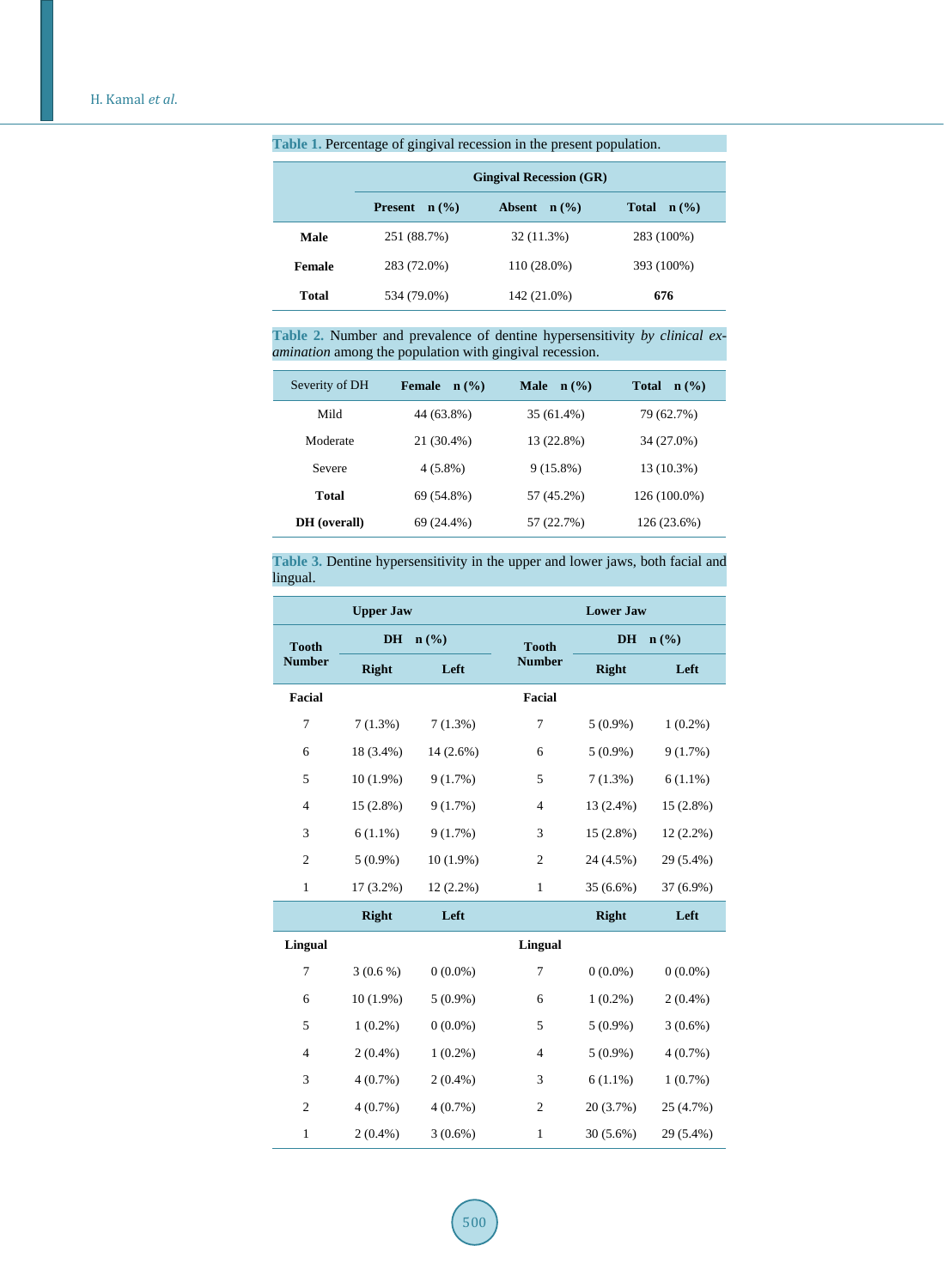|                  |                  |              | <b>Gingival Recession</b> |               |  |
|------------------|------------------|--------------|---------------------------|---------------|--|
|                  |                  | <b>Mild</b>  | <b>Moderate</b>           | <b>Severe</b> |  |
|                  |                  | $n$ (%)      | $n$ (%)                   | $n$ (%)       |  |
|                  | <b>Upper Jaw</b> |              |                           |               |  |
|                  | DH present       | 36 (20.9%)   | 15 (19.2%)                | $6(30.0\%)$   |  |
|                  | DH absent        | 136 (79.1%)  | 63 (80.8%)                | 14 (70.0%)    |  |
|                  | <b>Lower Jaw</b> |              |                           |               |  |
| <b>ANTETIOR</b>  | DH present       | 57 (13.9%)   | 72 (21.6%)                | 23 (42.6%)    |  |
|                  | DH absent        | 354 (86.1%)  | 262 (78.4 %)              | 31 (57.4%)    |  |
|                  | <i>p</i> -value  | 0.034        | 0.650                     | 0.324         |  |
|                  | (chi-square)     |              |                           |               |  |
|                  | <b>Upper Jaw</b> |              |                           |               |  |
|                  | DH present       | 35 (8.3 %)   | 44 (14.5%)                | 5(18.5%)      |  |
|                  | DH absent        | 385 (91.7 %) | 260 (85.5%)               | 22 (81.5%)    |  |
| <b>POSTERIOR</b> | <b>Lower Jaw</b> |              |                           |               |  |
|                  | DH present       | 20 (7.0 %)   | 37 (22.4%)                | 4(23.5%)      |  |
|                  | DH absent        | 304 (93.0 %) | 202 (77.6%)               | 13 (76.5%)    |  |
|                  | <i>p</i> -value  | 0.001        | 0.744                     | 0.688         |  |

<span id="page-4-0"></span>**Table 4.** Dentine hypersensitivity (DH) in anterior and posterior teeth by degree of recession.

severe recession, where maxillary anterior teeth had a lower percent of dentine hypersensitivity than mandibular. A statistically significant relationship was only found between dentine hypersensitivity and mild gingival recession in anterior teeth (*p* = 0.034). Moderate and severe recession extents failed to reach significance in their relation with dentine hypersensitivity.

On the other hand, no large differences were found between the percentages of dentine hypersensitivity in posterior teeth of the upper and lower jaws in various recessions (**[Table 4](#page-4-0)**). No significant relationship was found between any degree of gingival recession in posterior teeth and dentine hypersensitivity ( $p = 0.246$ ,  $p =$ 0.744 and  $p = 0.688$  for mild, moderate and severe gingival recession respectively).

#### **5. Discussion**

The prevalence of gingival recession in the present study population (age range 18 - 74 years) was found to be 79.0%. In comparison, other studies that dealt with gingival recession in various populations reported a wide range of prevalence. Miller *et al*. [\[39\]](#page-7-1) reported that over 50% of the employed population sampled had at least one site of recession as compared to 88% in an older population confined to senior centers.

In the present study, the prevalence of dentine hypersensitivity among subjects with gingival recession was 23.6%. This is comparable to a study by Fischer *et al*. in a study in Brazil who reported a dentine hypersensitivity prevalence of 25% [\[28\].](#page-6-9) Moreover, Jensen *et al*. reported a dentine hypersensitivity prevalence of 30% upon clinical examinatio[n \[25\].](#page-6-10)

The teeth mostly presenting with dentine hypersensitivity in the present study were lower central incisors followed by lower lateral incisors both facially and lingually. Upper first molars also presented frequently with dentine hypersensitivity though only facially and to a lesser extent than the lower incisors. There was a symmetric distribution in general between right and left sides. Literature, however, reports that teeth on the corners of the arch (canines and premolars) are mostly affected followed by mandibular incisors and molars [\[18\]](#page-6-11) [\[26\]](#page-6-12) [\[31\]](#page-6-13)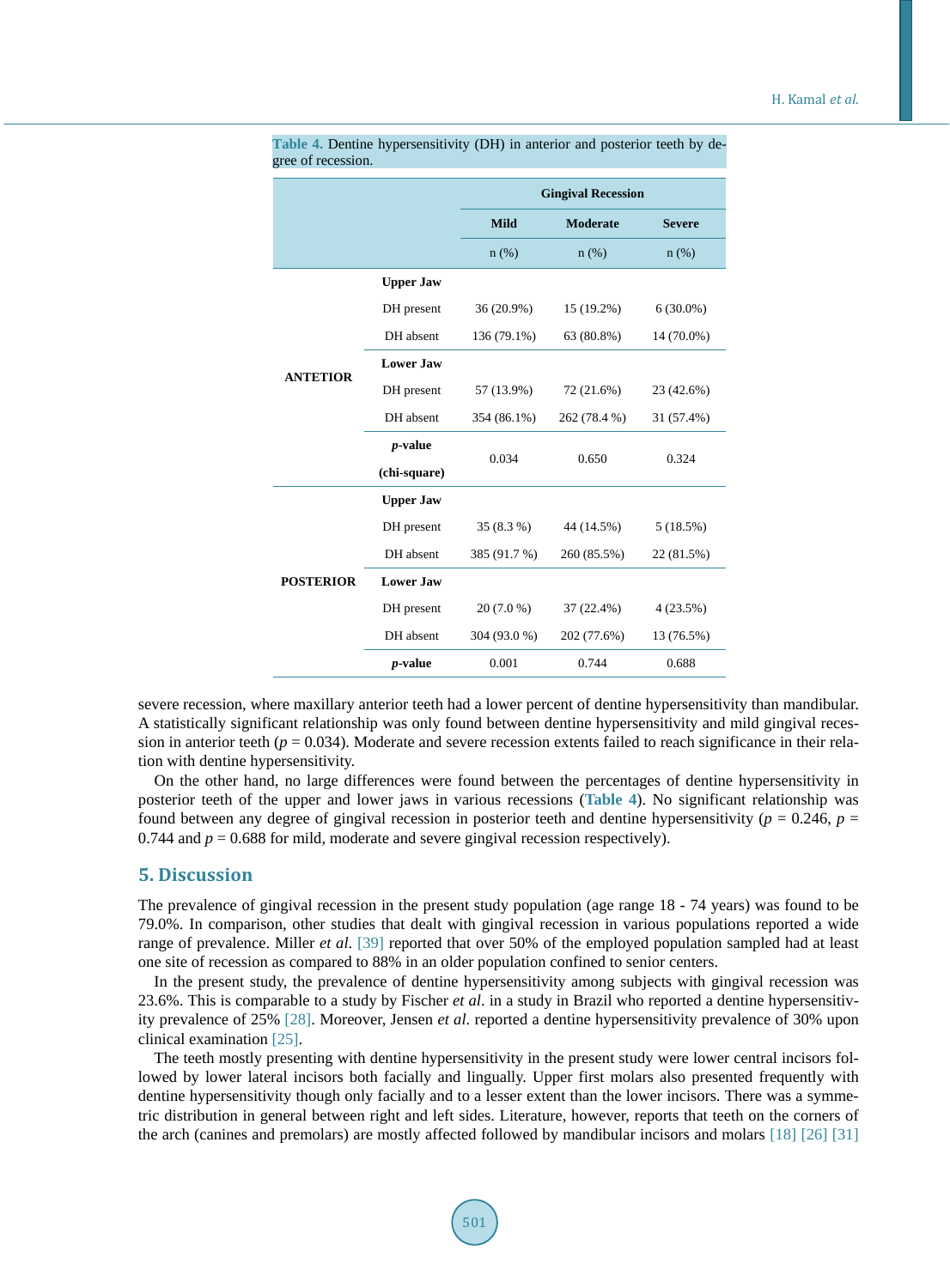[\[32\].](#page-6-14) Addy *et al.* also reported that dentine hypersensitivity occurrence was more common on the left side of the arch compared to the right [\[18\].](#page-6-11) This contradiction in results is probably due to different causes of dentine hypersensitivity in the populations studied. In studies reporting that teeth on the corner of the arch are highest in hypersensitivity, the cause was reported to be tooth brushing abrasion. Whereas in the present population, the main cause for hypersensitivity is gingival recession due to periodontal disease and lack of oral hygiene. The same applies for the difference in results regarding arch side; Addy *et al*. studied a population with good oral hygiene and are mostly right handed, and thus brush more vigorously on the left side. The present study investigated a population that does not show sufficient interest in oral hygiene.

It was found that lower anterior teeth with moderate gingival recession had the highest percent of dentine hypersensitivity (17.4%), followed by lower anterior teeth with mild recession (13.4%).

A statistically significant relationship was found between upper and lower hypersensitive anterior teeth with mild gingival recession ( $p = 0.001$ ). Similar results were found with regard to posterior teeth; maxillary and mandibular posterior teeth with mild gingival recession had a significant relationship with dentine hypersensitivity ( $p = 0.001$ ).

A possible reason is that severe recession develops over a relatively long period. So, any dentine hypersensitivity that may have developed at initial root exposure will have subsided by the time severe recession has occurred, since there was enough time for any open dentinal tubules to be occluded. In comparison, mild recession may have developed recently and may therefore be associated with freshly exposed dentinal tubules.

## **6. Conclusion**

The prevalence of gingival recession was 79.0% in this study population. And the prevalence of dentine hypersensitivity within patients with gingival recession was 23.6%. And dentine hypersensitivity was more commonly found in teeth with mild recession.

#### **References**

- <span id="page-5-0"></span>[1] Wennstrom, J. and Pini Prato, G.P. (1998) Mucogingival Therapy. In: Lindhe, J., Ed., *Clinical Periodontology and Implant Dentistry*, 3rd Edition, Munksgaard, Copenhagen, 550-596.
- <span id="page-5-1"></span>[2] Lohse, W.G., Carter, H.G. and Brunelle, J.A. (1977) The Prevalence of Root Surface Caries in a Military Population. *Military Medicine*, **142**, 700-703.
- <span id="page-5-6"></span>[3] Banting, D.W., Ellen, R.P. and Fillery, E.D. (1980) Prevalence of Root Surface Caries among Institutionalized Older Patients. *Community Dentistry and Oral Epidemiology*, **8**, 84-89. <http://dx.doi.org/10.1111/j.1600-0528.1980.tb01262.x>
- <span id="page-5-3"></span>[4] Albandar, J.M. and Kingman, A. (1999) Gingival Recession, Gingival Bleeding, and Dental Calculus in Adults 30 Years of Age and Older in the United States, 1988-1994. *Journal of Periodontology*, **70**, 30-43. <http://dx.doi.org/10.1902/jop.1999.70.1.30>
- [5] Akapata, E.S. and Jackson, D. (1979) The Prevalence and Distribution of Gingivitis and Gingival Recession in Children and Young Adults in Lagos, Nigeria. *Journal of Periodontology*, **50**, 79-83. <http://dx.doi.org/10.1902/jop.1979.50.2.79>
- [6] Matthesen, M., Baelum, V., Aarslev, I. and Fejerskov, O. (1990) Dental Health of Children and Adults in Guinea-Bissau, West Africa, in 1986. *Community Dent Health*, **7**, 123-133.
- [7] Sarita, P.T.N. and Tuominen, R. (1992) Tooth Cleaning Methods and Their Effectiveness among Adults in Rural Tanzania. *Proceedings of the Finnish Dental Society*, **88**, 139-145.
- [8] Baelum, V., Fejerskov, O. and Karring, T. (1986) Oral Hygiene, Gingivitis and Periodontal Breakdown in Adult Tanzanians. *Journal of Periodontology*, **21**, 221-252. <http://dx.doi.org/10.1111/j.1600-0765.1986.tb01454.x>
- [9] Baelum, V. and Scheutz, F. (2000) Periodontal Diseases in Africa. *Periodontology*, **29**, 79-103. <http://dx.doi.org/10.1034/j.1600-0757.2002.290105.x>
- <span id="page-5-4"></span>[10] Vehkalahti, M. (1989) Occurrence of Gingival Recession in Adults. *Journal of Periodontology*, **60**, 599-603. <http://dx.doi.org/10.1902/jop.1989.60.11.599>
- <span id="page-5-2"></span>[11] Sagnes, G. and Gjermo, P. (1976) Prevalence of Oral Soft and Hard Tissue Lesions Related to Mechanical Tooth Cleansing Procedures. *Community Dentistry and Oral Epidemiology*, **4**, 77-83. <http://dx.doi.org/10.1111/j.1600-0528.1976.tb01607.x>
- <span id="page-5-5"></span>[12] Raetzke, R. (1985) Parodontale Rezession-Praevalenz, Signigikanz, Ursachen und Therapie. *Zahnaeztl Welt*, **94**, 968.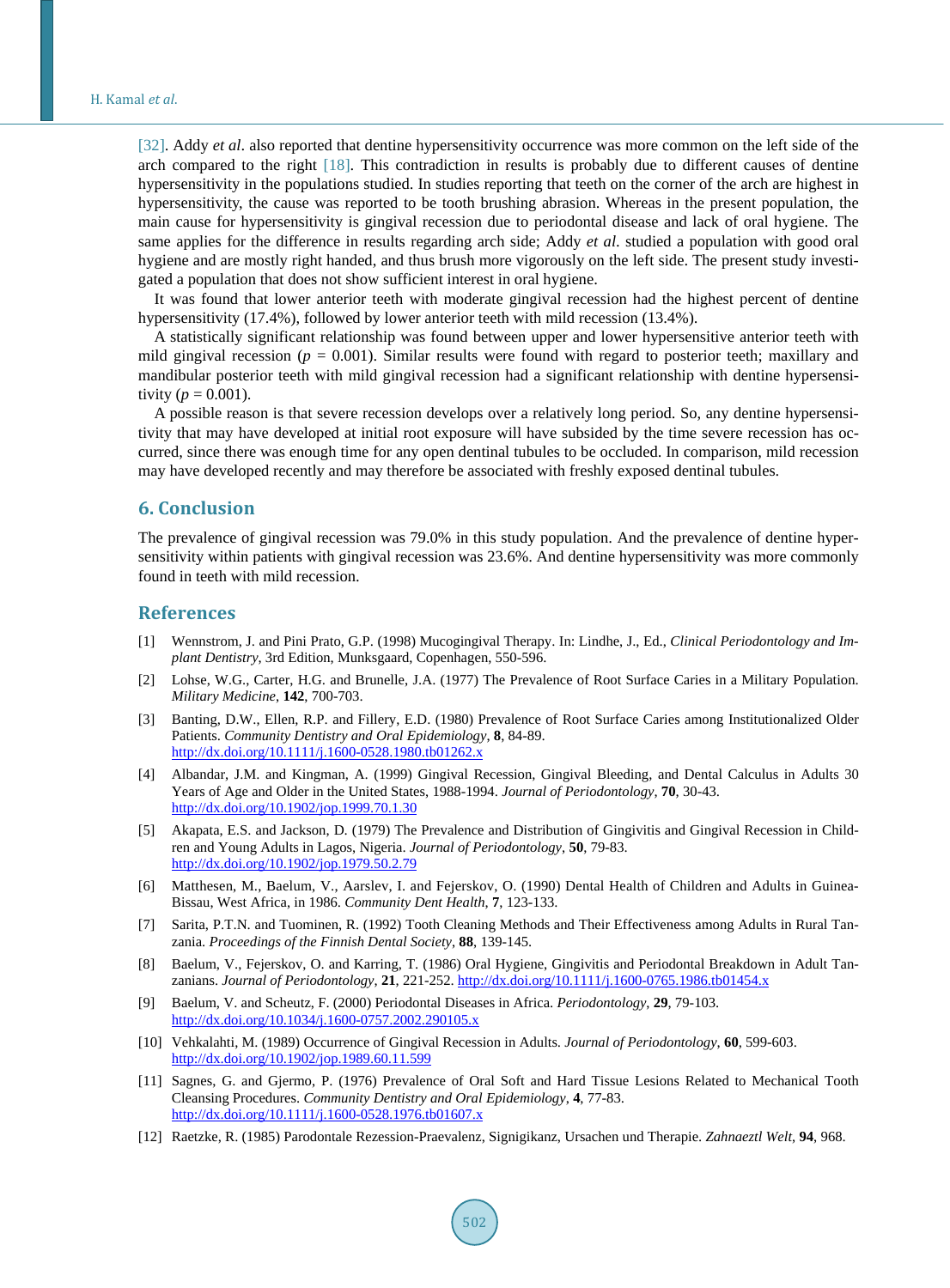- <span id="page-6-1"></span>[13] Raetzke, P. and Rockel, V. (1986) Verteilung Parodontaler Rezession ung von Karies Betroffener Wurzeloberflaechen bei Patienten Einer Zahnklinik. *Deutsche Zahnärztliche Zeitschrift*, **41**, 765-766.
- [14] Wilson, R. (1983) Marginal Tissue Recession in General Dental Practice: A Preliminary Study. *The International Journal of Periodontics & Restorative Dentistry*, **3**, 41-53.
- [15] Gorman, W. (1967) Prevalence and Etiology of Gingival Recession. *Journal of Periodontology*, **38**, 316-322.
- [16] Khocht, A., Simon, G., Person, P. and Denepitiya, J.L. (1993) Gingival Recession in Relation to History of Hard Toothbrush Use. *Journal of Periodontology*, **64**, 900-905. <http://dx.doi.org/10.1902/jop.1993.64.9.900>
- [17] Loe, H., Arneud, A. and Boysen, H. (1992) The Natural History of Periodontal Disease in Man: Prevalence, Severity and Extent of Gingival Recession. *Journal of Periodontology*, **63**, 489-495. <http://dx.doi.org/10.1902/jop.1992.63.6.489>
- <span id="page-6-11"></span>[18] Addy, M., Mostafa, P. and Newcombe, R.G. (1987) Dentine Hypersensitivity: The Distribution of Recession, Sensitivity and Plaque. *Journal of Dentistry*, **15**, 242-248. [http://dx.doi.org/10.1016/0300-5712\(87\)90045-5](http://dx.doi.org/10.1016/0300-5712(87)90045-5)
- [19] Checci, L., Daprile, G., Gatto, M.R.A., *et al*. (1999) Gingival Recession and Toothbrushing in an Italian School of Dentistry: A Pilot Study. *Journal of Clinical Periodontology*, **26**, 276-280. <http://dx.doi.org/10.1034/j.1600-051X.1999.260502.x>
- <span id="page-6-2"></span>[20] Tugnait, A. and Clerehugh, V. (2001) Gingival Recession-Its Significance and Management. *Journal of Dentistry*, **29**, 381-394. [http://dx.doi.org/10.1016/S0300-5712\(01\)00035-5](http://dx.doi.org/10.1016/S0300-5712(01)00035-5)
- <span id="page-6-3"></span>[21] Serino, G., Wennstrom, J.L., Lindhe, J., *et al*. (1994) The Prevalence and Distribution of Gingival Recession in Subjects with a High Standard of Oral Hygiene. *Journal of Clinical Periodontology*, **21**, 57-63. <http://dx.doi.org/10.1111/j.1600-051X.1994.tb00278.x>
- <span id="page-6-0"></span>[22] Van Palenstein Helderman, W.H., Lembariti, B.S., Van der Weijden, G.A., *et al*. (1998) Gingival Recession and Its Association with Calculus in Subjects Deprived of Prophylactic Dental Care. *Journal of Clinical Periodontology*, **25**, 106-111. <http://dx.doi.org/10.1111/j.1600-051X.1998.tb02416.x>
- <span id="page-6-4"></span>[23] Addy, M. and Urquart, E. (1992) Dentine Hypersensitivity: Its Prevalence, Aetiology, and Clinical Management. *Dental Update*, **19**, 407-408, 410-412.
- <span id="page-6-5"></span>[24] Abel, I. (1958) Study of Hypersensitive Teeth and a New Therapeutic Aid. *Oral Surg*, **11**, 491.
- <span id="page-6-10"></span>[25] Jensen, A.L. (1964) Hypersensitivity Controlled by Iontophoresis. Double Blind Clinical Investigation. *Journal of the American Dental Association*, **68**, 216-225.
- <span id="page-6-12"></span>[26] Graf, H. and Galasse, R. (1977) Morbidity, Prevalence and Intraoral Distribution of Hypersensitive Teeth. *Journal of Dental*, **56**, 162-165.
- [27] Orchardson, R. and Collins, W.J.N. (1987) Clinical Features of Hypersensitive Teeth. *British Dental Journal*, **162**, 253-256. <http://dx.doi.org/10.1038/sj.bdj.4806096>
- <span id="page-6-9"></span>[28] Fischer, C., Wennberg, A., Fischer, R.G. and Attstrom, R. (1991) Clinical Evaluation of Pulp and Dentine Sensitivity after Supragingivaland Subgingival Scaling. *Dental Traumatology*, **7**, 259-265. <http://dx.doi.org/10.1111/j.1600-9657.1991.tb00214.x>
- [29] Murray, L.E. and Roberts, A.L. (1994) The Prevalence of Self-Reported Hypersensitive Teeth. *Archives of Oral Biology*, **39**, 129S. [http://dx.doi.org/10.1016/0003-9969\(94\)90203-8](http://dx.doi.org/10.1016/0003-9969(94)90203-8)
- [30] Irwin, C.R. and McCusker, P. (1997) Prevalence of Dentine Hypersensitivity in a General Dental Population. *Journal of the Irish Dental Association*, **43**, 7-9.
- <span id="page-6-13"></span>[31] Rees, J.S. (2000) The Prevalence of Dentine Hypersensitivity in General Dental Practice in the UK. *Journal of Clinical Periodontology*, **27**, 860-865. <http://dx.doi.org/10.1034/j.1600-051x.2000.027011860.x>
- <span id="page-6-14"></span>[32] Flynn, L., Galloway, R. and Orchardson, R. (1985) The Incidence of "Hypersensitive" Teeth in the West of Scotland. *Journal of Dentistry*, **13**, 230-236. [http://dx.doi.org/10.1016/0300-5712\(85\)90004-1](http://dx.doi.org/10.1016/0300-5712(85)90004-1)
- [33] Liu, H.S., Lan, W.H. and Hsieh, C.C. (1998) Prevalence and Distribution of Cervical Dentine Hypersensitivity in a Population in Taipei, Taiwan. *Journal of Endodontics*, **24**, 45-47. [http://dx.doi.org/10.1016/S0099-2399\(98\)80213-6](http://dx.doi.org/10.1016/S0099-2399(98)80213-6)
- <span id="page-6-6"></span>[34] Chabanski, M.B., Gillam. D.G., Bulman, I.S. and Newman, H.N. (1997) Clinical Evaluation of Cervical Dentine Sensitivity in a Population of Patients Referred to a Specialist Periodontology Department: A Pilot Study. *Journal of Oral Rehabilitation*, **24**, 666-672.
- <span id="page-6-7"></span>[35] Bevenius, J., Lindskog, S. and Hultenby, K. (1994) The Micromorphology *in Vivo* of the Buccocervical Region of Premolar Teeth in Young Adults. A Replica Study by Scanning Electron Microscopy. *Acta Odontologica Scandinavica*, **52**, 323-334.
- <span id="page-6-8"></span>[36] Lost, C. (1984) Depth of Alveolar Bone Dehiscences in Relation to Gingival Recession. *Journal of Clinical Periodontology*, **11**, 583-591. <http://dx.doi.org/10.1111/j.1600-051X.1984.tb00911.x>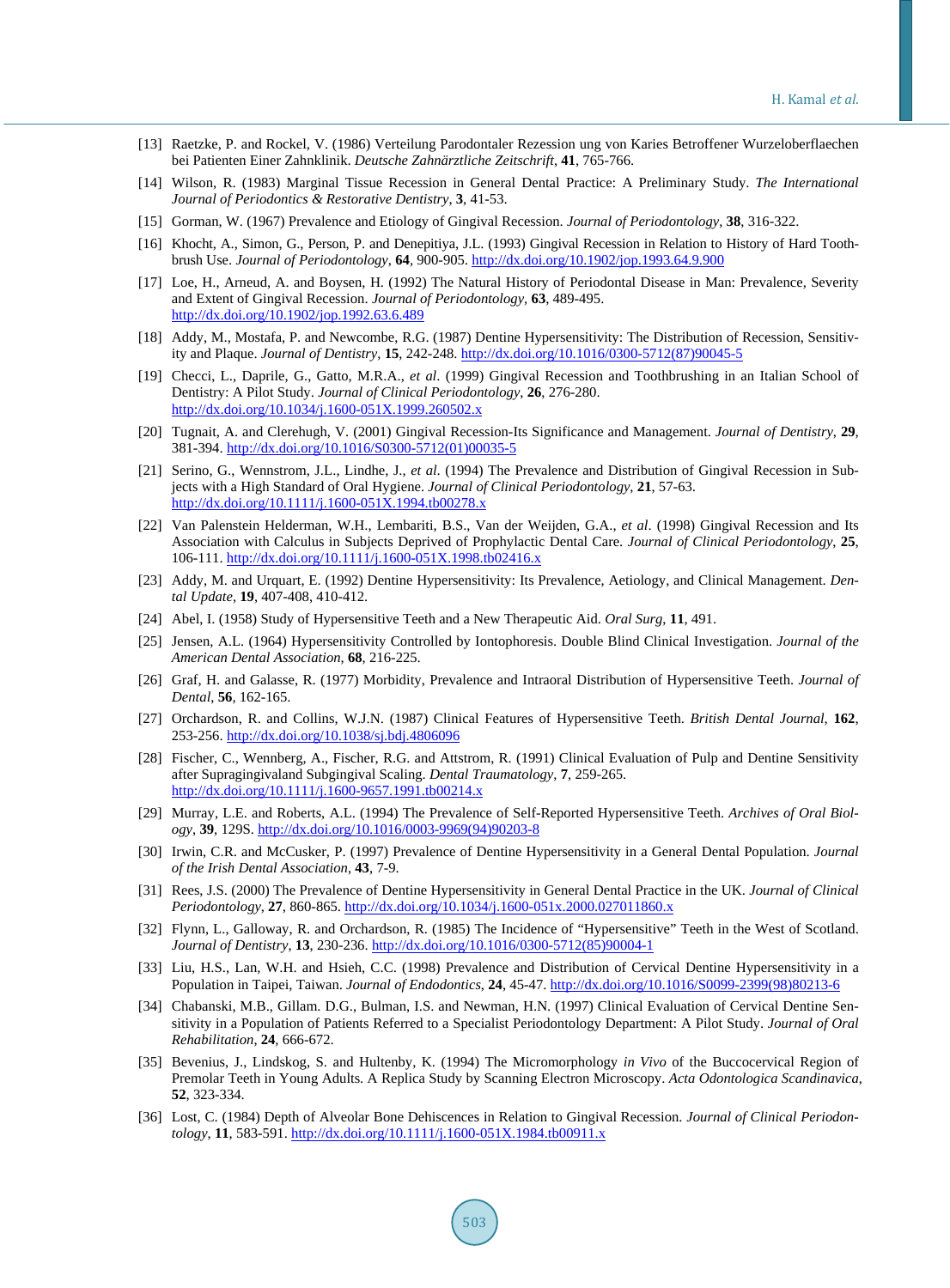#### H. Kamal *et al*.

- [37] Smith, R.G. (1997) Gingival Recession Reappraisal of an Enigmatic Condition and a New Index for Monitoring. *Journal of Clinical Periodontology*, **24**, 201-205. <http://dx.doi.org/10.1111/j.1600-051X.1997.tb00492.x>
- <span id="page-7-0"></span>[38] Dowell, P. and Addy, M. (1983) Dentine Hypersensitivity: A Review: Aetiology, Symptoms and Theories of Pain Production. *Journal of Clinical Periodontology*, **10**, 341-350. <http://dx.doi.org/10.1111/j.1600-051X.1983.tb01283.x>
- <span id="page-7-1"></span>[39] Silness, J. and Loe, H. (1964) Periodontal Disease in Pregnancy. II. Correlation between Oral Hygiene and Periodontal Condition. *Acta Odontologica Scandinavica*, **22**, 121-135. <http://dx.doi.org/10.3109/00016356408993968>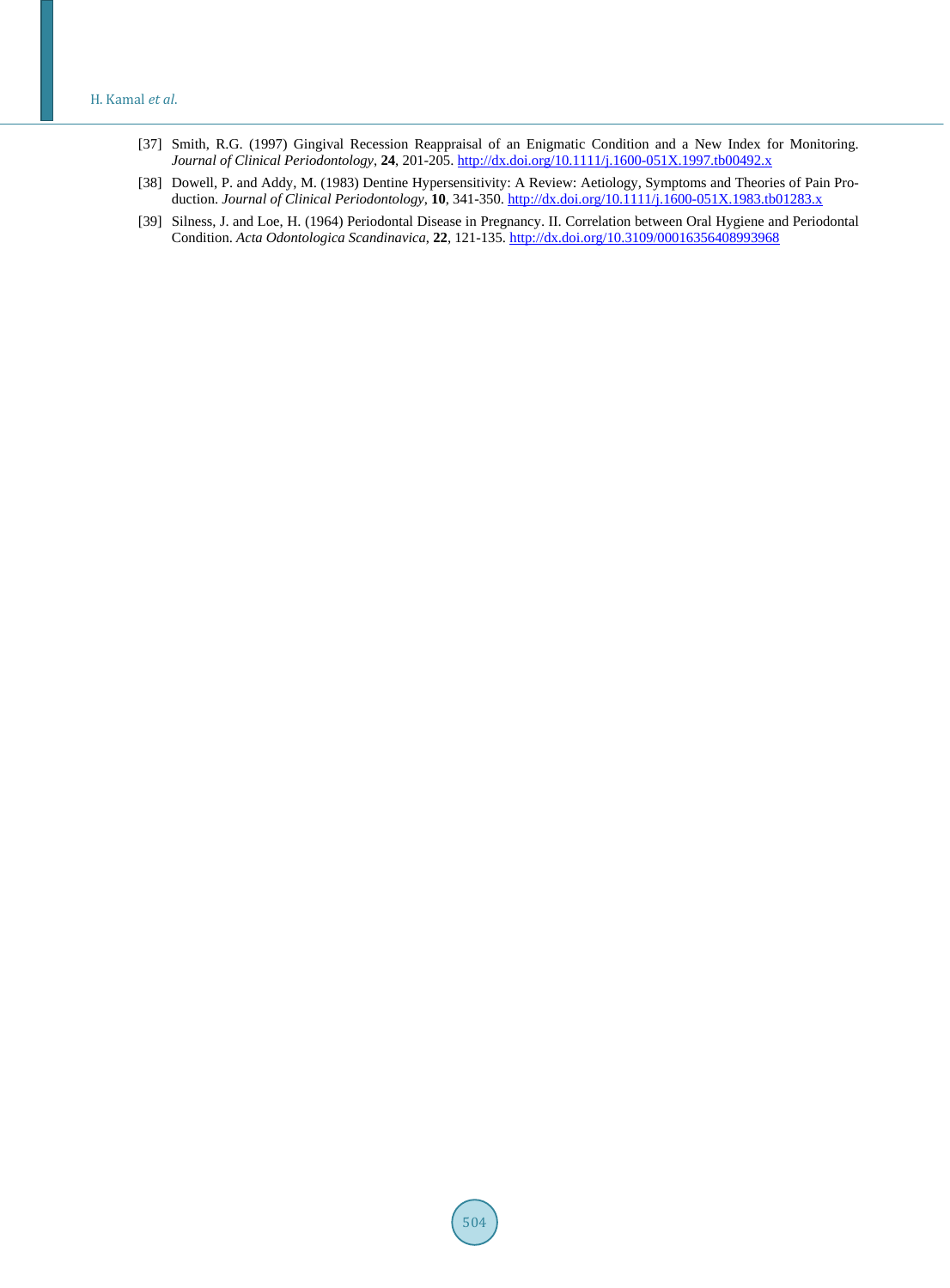# **Appendix 1**

# **The Relationship between Dentine Hypersensitivity & Gingival Recession**

| Pt #:       |                                       |                |        | Age:          |                |             |                | <b>Sex: 1. F</b> |                   |              | 2. M          |                             |   |                           |                |    |             |
|-------------|---------------------------------------|----------------|--------|---------------|----------------|-------------|----------------|------------------|-------------------|--------------|---------------|-----------------------------|---|---------------------------|----------------|----|-------------|
|             | Occupation                            |                |        |               |                |             |                |                  |                   |              |               |                             |   |                           |                |    |             |
|             | 1. Professional                       |                |        |               | 2. Handworker  |             |                |                  |                   |              |               |                             |   |                           |                |    |             |
|             | <b>6.</b> Housewife                   |                |        |               |                |             |                |                  |                   |              |               |                             |   |                           |                |    |             |
|             | <b>Toothbrushing &amp; Bad Habits</b> |                |        |               |                |             |                |                  |                   |              |               |                             |   |                           |                |    |             |
|             | <b>Type of Toothbrush</b>             |                |        |               |                |             |                |                  |                   |              |               |                             |   |                           |                |    |             |
| 1. Soft     |                                       |                |        | 2. Medium     |                |             | 3. Hard        |                  |                   |              | 4. Don't know |                             |   |                           |                |    |             |
|             | <b>Type of Toothpaste</b>             |                |        |               |                |             |                |                  |                   |              |               |                             |   |                           |                |    |             |
|             | 1. Fluoridated                        |                |        | 2. Non-Fl.    |                |             |                | 3. Whitening     |                   |              | 4. DH.-Paste  |                             |   |                           |                |    |             |
|             | <b>Frequency of Brushing</b>          |                |        |               |                |             |                |                  |                   |              |               |                             |   |                           |                |    |             |
| 1. Zero     |                                       |                | 2, < 1 |               |                |             | $3.1 - 2$      |                  |                   |              |               | 4. $\geq$ 3 times/day       |   |                           |                |    |             |
|             | <b>Auxiliary aids</b>                 |                |        |               |                |             |                |                  |                   |              |               |                             |   |                           |                |    |             |
| 1. None     |                                       |                |        | 2. Floss      |                |             | 3. T.pick      |                  |                   |              | 4. I.D.Brush  |                             |   | 5. Miswak                 |                |    |             |
|             | <b>Method of Brushing</b>             |                |        |               |                |             |                |                  |                   |              |               |                             |   |                           |                |    |             |
| 1. Vertical |                                       |                |        | 2. Horizontal |                |             | 3. Circular    |                  |                   |              | 4. M.Bass     |                             |   | 5. Haphazard              |                |    |             |
|             | <b>Bad Habits</b>                     |                |        |               |                |             |                |                  |                   |              |               |                             |   |                           |                |    |             |
| 1. None     |                                       |                |        | 2. Bruxism    |                |             |                | 3. Nail biting   |                   |              |               | 4. Pen Chewing              |   | $5. Other$ <sub>___</sub> |                |    |             |
|             | <b>Cig. Smoking</b>                   |                |        |               |                |             |                |                  |                   |              |               |                             |   |                           |                |    |             |
| 1. No       |                                       |                | 2. Yes |               |                |             |                |                  |                   |              |               | Amount cig/day Duration yrs |   |                           |                |    |             |
|             |                                       |                |        |               |                |             |                |                  |                   |              |               |                             |   |                           |                |    |             |
|             |                                       |                |        |               |                |             |                |                  | <b>MAXILLARY</b>  |              |               |                             |   |                           |                |    |             |
|             | PI                                    |                |        |               |                |             |                |                  |                   |              |               |                             |   |                           |                | PI |             |
| $\mathbf F$ | <b>DH</b>                             |                |        |               |                |             |                |                  |                   |              |               |                             |   |                           |                | DH | $\mathbf F$ |
|             |                                       |                |        |               |                |             |                |                  |                   |              |               |                             |   |                           |                |    |             |
|             | GR                                    |                |        |               |                |             |                |                  |                   |              |               |                             |   |                           |                | GR |             |
| $Rt$        |                                       | $\overline{7}$ | 6      | 5             | $\overline{4}$ | $3^{\circ}$ | $\overline{2}$ | $\mathbf{1}$     | $\mathbf{1}$      | $\mathbf{2}$ | $\mathbf{3}$  | $\overline{4}$              | 5 | 6                         | $\overline{7}$ |    | Lt          |
|             | GR                                    |                |        |               |                |             |                |                  |                   |              |               |                             |   |                           |                | GR |             |
| L           | DH                                    |                |        |               |                |             |                |                  |                   |              |               |                             |   |                           |                | DH | L           |
|             |                                       |                |        |               |                |             |                |                  |                   |              |               |                             |   |                           |                |    |             |
|             | PI                                    |                |        |               |                |             |                |                  |                   |              |               |                             |   |                           |                | PI |             |
|             |                                       |                |        |               |                |             |                |                  | <b>MAXILLARY</b>  |              |               |                             |   |                           |                |    |             |
|             |                                       |                |        |               |                |             |                |                  |                   |              |               |                             |   |                           |                |    |             |
|             |                                       |                |        |               |                |             |                |                  | <b>MANDIBULAR</b> |              |               |                             |   |                           |                |    |             |
|             | PI                                    |                |        |               |                |             |                |                  |                   |              |               |                             |   |                           |                | PI |             |
| F           | DH                                    |                |        |               |                |             |                |                  |                   |              |               |                             |   |                           |                | DH | F           |
|             | GR                                    |                |        |               |                |             |                |                  |                   |              |               |                             |   |                           |                | GR |             |

| Rt |                   | 7 | $6\degree$ |  | 5 4 3 2 1 1 2 3 4 |  |  |  |  |  |  | 5 | $\overline{\phantom{0}}$ |    | Lt |
|----|-------------------|---|------------|--|-------------------|--|--|--|--|--|--|---|--------------------------|----|----|
|    | <b>GR</b>         |   |            |  |                   |  |  |  |  |  |  |   |                          | GR |    |
| L  | DH                |   |            |  |                   |  |  |  |  |  |  |   |                          | DH |    |
|    | PI                |   |            |  |                   |  |  |  |  |  |  |   |                          | PI |    |
|    | <b>MANDIBULAR</b> |   |            |  |                   |  |  |  |  |  |  |   |                          |    |    |

GR: Gingival Recession, PI: Plaque Index at recession area, DH: Dentine Hypersensitivity, F: Facial, L: Lingual, Rt & Lt: Right & Left side.